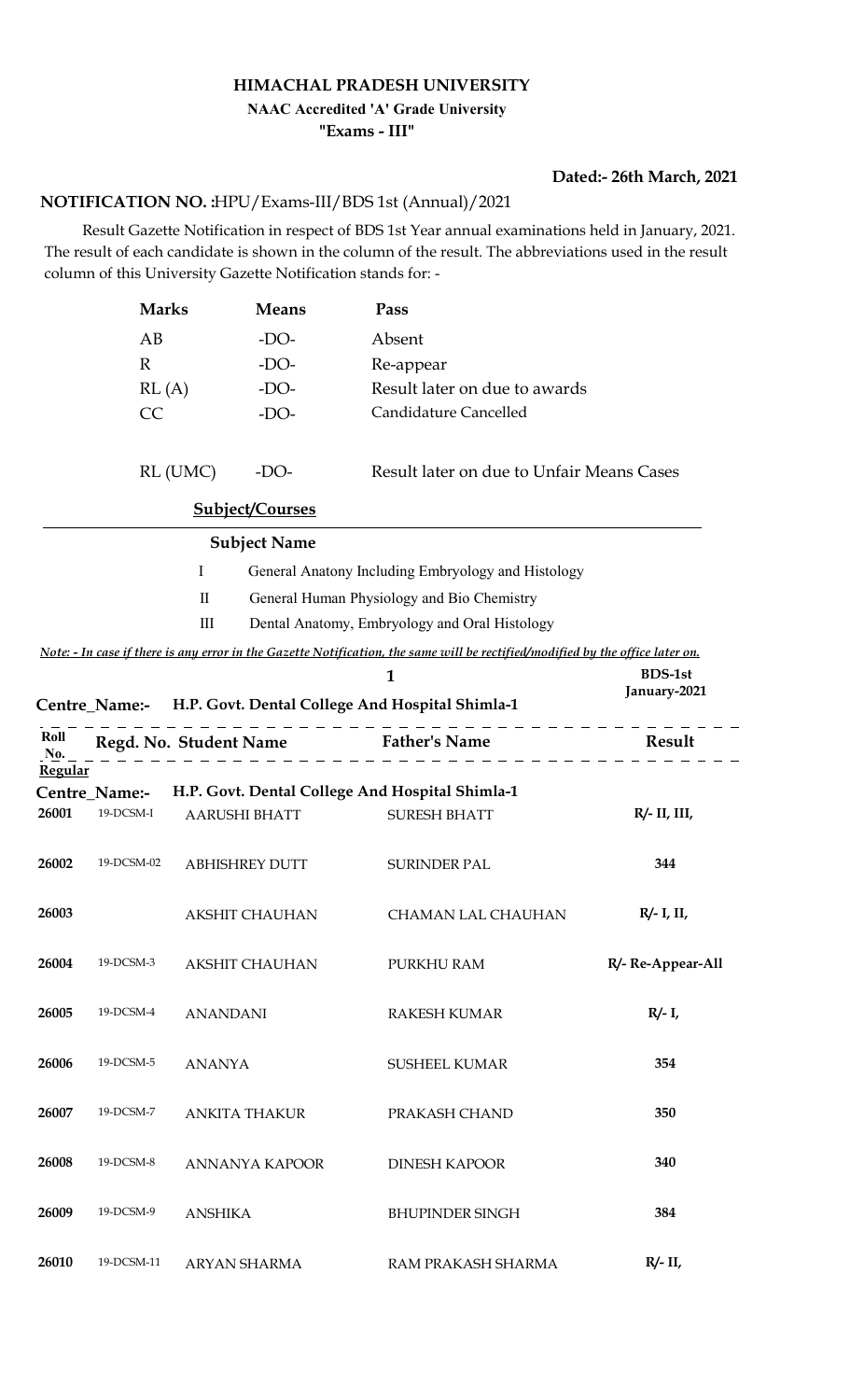**Centre\_Name:- H.P. Govt. Dental College And Hospital Shimla-1**

| Roll<br>No.<br>Regular |            | $\frac{1}{2}$         | -------                 |                |
|------------------------|------------|-----------------------|-------------------------|----------------|
| 26011                  | 19-DCSM-12 | ASHA MEENA            | <b>GHASI RAM MEEENA</b> | 338            |
| 26012                  | 19-DCSM-13 | ATASHI CHADHA         | RAJAN CHADHA            | $R/- I$ ,      |
| 26013                  |            | CHHAYA RAIZADA        | NARINDER RAIZADA        | $R/- I$ , II,  |
| 26014                  | 19-DCSM-15 | <b>DEEPIKA</b>        | <b>ASHOK KUMAR</b>      | 357            |
| 26015                  | 19-DCSM-16 | DIKSHA DOGRA          | <b>KISHORE LAL</b>      | 323            |
| 26016                  | 19-DCSM-17 | DIVYANSHA KAUSHAL     | RAJINDER KAUSHAL        | 384            |
| 26017                  | 19-DCSM-18 | <b>EKTA DHIMAN</b>    | <b>ANIL KUMAR</b>       | 338            |
| 26018                  | 18-MNC-10  | <b>HIMANI</b>         | <b>TARA CHAND</b>       | $R/- I$ ,      |
| 26019                  | 19-DCSM-19 | <b>HIMANI THAKUR</b>  | S.R. THAKUR             | 349            |
| 26020                  | 19-DCSM-20 | <b>JITENDER KUMAR</b> | PURAN CHAND             | Absent         |
| 26021                  | 19-DCSM-21 | <b>JYOTI CHANDEL</b>  | <b>VIKRAM CHANDEL</b>   | 345            |
| 26022                  | 19-DCSM-22 | LAKSHAY VERMA         | KEHAR SINGH VERMA       | 329            |
| 26023                  | 19-DCSM-23 | <b>MANNAT SHARMA</b>  | <b>KAMAL KISHOR</b>     | 341            |
| 26024                  | 19-DCSM-35 | <b>MANPREET KAUR</b>  | <b>RAM KARAN</b>        | 388            |
| 26025                  | 19-DCSM-25 | <b>MANVI</b>          | <b>SANJEEV</b>          | 338            |
| 26026                  | 19-DCSM-26 | <b>MEGHA</b>          | <b>BALDEV SINGH</b>     | $R/- I$ ,      |
| 26027                  | 19-DCSM-27 | MRIDUL SHARMA         | RAJ KUMAR SHARMA        | 411            |
| 26028                  | 19-DCSM-28 | NAKSHATRA SHARMA      | ADITYA KUMAR SHARMA     | 385            |
| 26029                  | 19-DCSM-29 | <b>NAVEEN KUMAR</b>   | <b>DHYAN SINGH</b>      | Absent         |
| 26030                  | 19-DCSM-30 | <b>NEHA</b>           | PUSHPINDER KUMAR        | 371            |
| 26031                  | 19-DCSM-31 | NITIKA GUPTA          | YOGESH KUMAR            | $R/- I$ , III, |
| 26032                  | 19-DCSM-32 | NITIKA JEERAN         | <b>ROSHAN JEERAN</b>    | $R/- I$ ,      |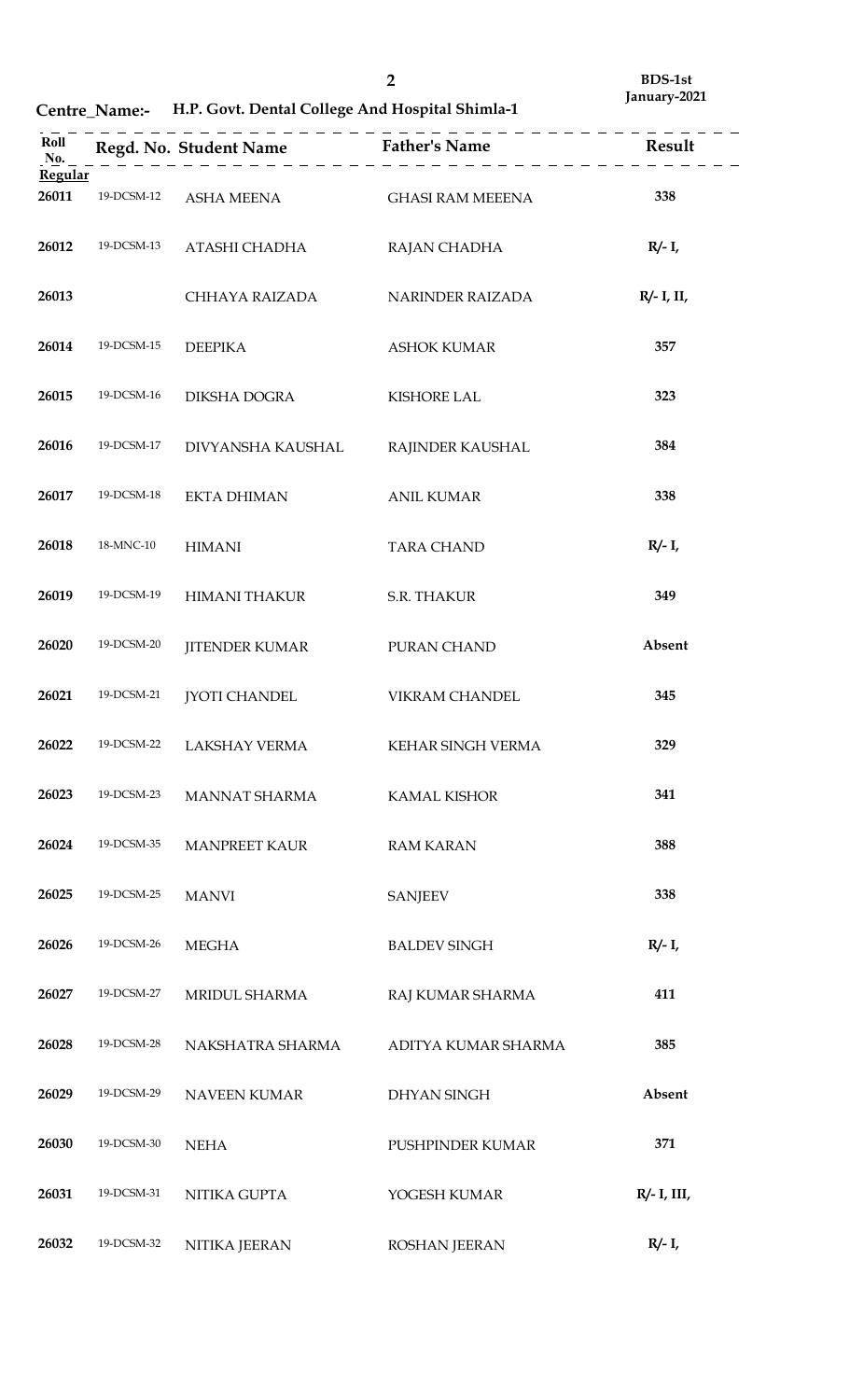| ×<br>2           |  |
|------------------|--|
| ć<br>٠<br>×<br>v |  |

**Centre\_Name:- H.P. Govt. Dental College And Hospital Shimla-1**

| Roll<br>No.    |            |                        | Regd. No. Student Name Father's Name Result |                   |
|----------------|------------|------------------------|---------------------------------------------|-------------------|
| <b>Regular</b> |            |                        |                                             |                   |
| 26033          | 19-DCSM-34 | PRASHANT CHOUDHARY     | <b>SATISH KUMAR</b>                         | 381               |
| 26034          |            | PRERANA SHARMA         | <b>TILAK RAJ</b>                            | $R/- I$ ,         |
|                |            |                        |                                             |                   |
| 26035          | 19-DCSM-36 | <b>PRIYA</b>           | OM PRAKASH                                  | 372               |
| 26036          | 19-DCSM-37 | PRIYANKA THAKUR        | <b>RAM KRISHAN</b>                          | 401               |
|                |            |                        |                                             |                   |
| 26037          | 19-DCSM-38 | <b>RAHUL KUMAR</b>     | <b>RAM LAL</b>                              | $R/- I$ ,         |
| 26038          | 19-DCSM-40 | <b>RAUNAK IMAM</b>     | <b>WALI IMAM</b>                            | 380               |
|                |            |                        |                                             |                   |
| 26039          | 19-DCSM-42 | RITESH JARYAL          | <b>ARJUN SINGH</b>                          | R/- Re-Appear-All |
| 26040          | 19-DCSM-44 |                        |                                             | 380               |
|                |            | SAMEEKSHA SHARMA       | <b>MADAN SHARMA</b>                         |                   |
| 26041          | 19-DCSM-45 | <b>SAMRITI SAGROLI</b> | <b>MAN MOHAN SINGH</b>                      | 370               |
|                |            |                        |                                             |                   |
| 26042          | 19-DCSM-46 | <b>SAPAN</b>           | RAJENDER SINGH                              | 363               |
| 26043          | 19-DCSM-47 | SARTHAK SONI           | <b>VIPIN SONI</b>                           | R/- Re-Appear-All |
|                |            |                        |                                             |                   |
| 26044          | 19-DCSM-48 | <b>SHABNAM THAKUR</b>  | KULDEEP SINGH                               | $R/- III$         |
| 26045          | 19-DCSM-49 | <b>SHAGUN KATOCH</b>   | SANJEEVAN KUMAR                             | 338               |
|                |            |                        |                                             |                   |
| 26046          | 19-DCSM-50 | SHAILZA BODH           | NARINDER SINGH                              | $R/- III$         |
| 26047          | 19-DCSM-51 | SHIVALI SANDHU         | JAGDISH KUMAR SANDHU                        | $R/- I$ , III,    |
|                |            |                        |                                             |                   |
| 26048          | 19-DCSM-52 | <b>SHIVANI</b>         | CHAMAN JARIYAL                              | $R/- I$ , III,    |
| 26049          | 19-DCSM-54 | <b>SUNITA THAKUR</b>   | <b>JALAM SINGH</b>                          | $R/- III$ ,       |
|                |            |                        |                                             |                   |
| 26050          |            | <b>TARUN</b>           | <b>JOGINDER KUMAR</b>                       | 327               |
|                |            |                        |                                             |                   |
| 26051          | 19-DCSM-56 | VIDUSHI THAKUR         | VIKRAM SINGH THAKUR                         | 370               |
| 26052          | 18-DCSM-08 | ARUSHI SHARMA          | SANDEEPAN SHARMA                            | 402               |
|                |            |                        |                                             |                   |
| 26053          | 18-DCSM-06 | AMAN AGARWAL           | MANISH AGARWAL                              | 344               |
| 26054          | 18-DCSM-38 | <b>ANSHUL</b>          | <b>RISHI RAM</b>                            | 331               |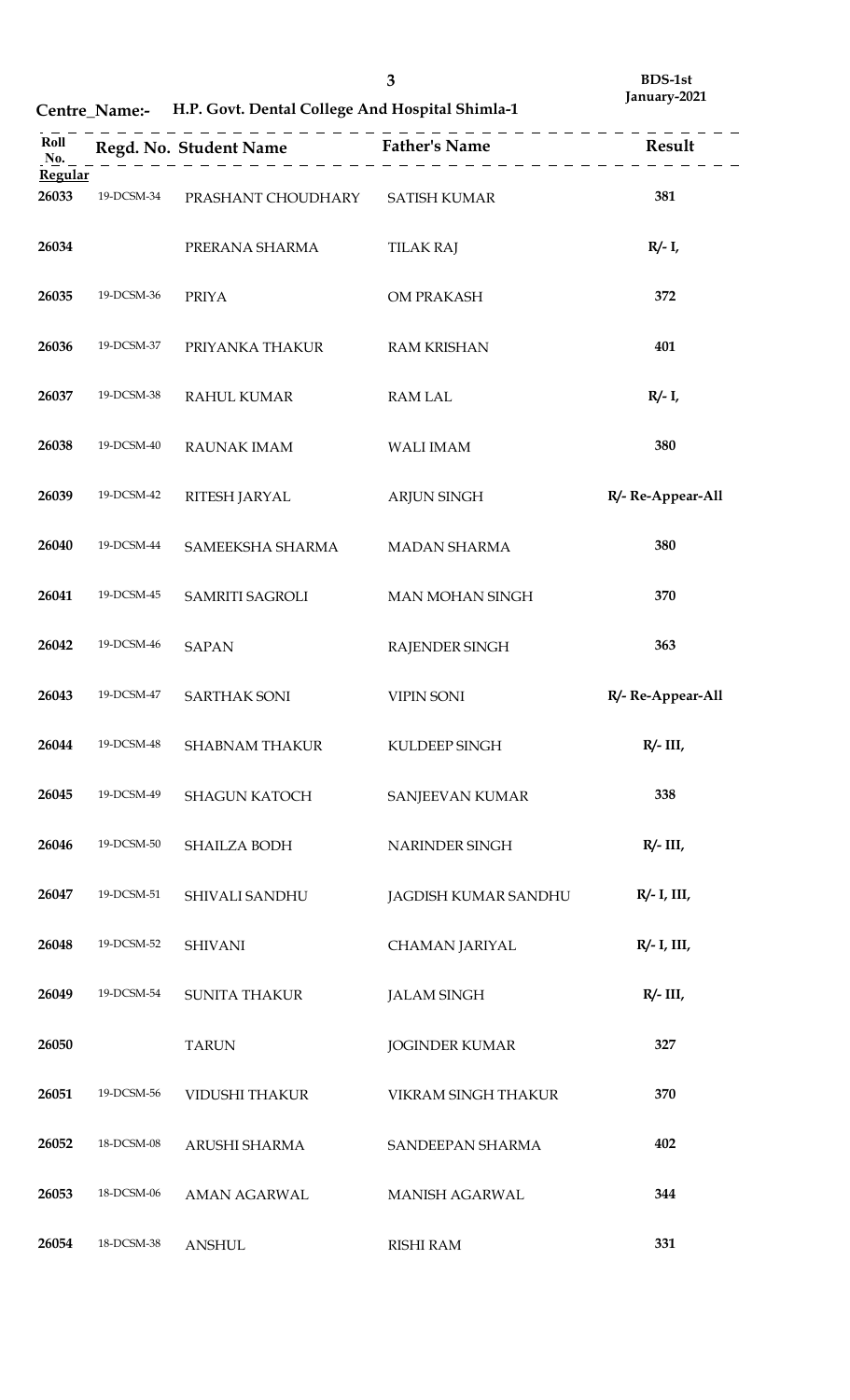**Centre\_Name:- H.P. Govt. Dental College And Hospital Shimla-1**

| Roll<br>No. |               |                                                                     | Regd. No. Student Name Father's Name Result<br>$\frac{1}{2}$ = $\frac{1}{2}$ = $\frac{1}{2}$ = $\frac{1}{2}$ = $\frac{1}{2}$ = $\frac{1}{2}$ |                   |
|-------------|---------------|---------------------------------------------------------------------|----------------------------------------------------------------------------------------------------------------------------------------------|-------------------|
| Regular     |               |                                                                     |                                                                                                                                              |                   |
| 26055       | 18-DCSM-55    | SAHIL THAKUR                                                        | RAJESH KUMAR                                                                                                                                 | $R/- I$ , III,    |
| 26056       | 18-DCSM-15    | <b>AVANTIKA</b>                                                     | <b>AJAY OBEROI</b>                                                                                                                           | 319               |
| 26057       | 18-DCSM-28    | KANIKA SHARMA                                                       | RAM CHAND SHARMA                                                                                                                             | 325               |
| 26058       | 18-DCSM-44    | TRISHLA DHARAIK                                                     | KAMLA NAND DHARAIK                                                                                                                           | $R/- I$ , III,    |
| 26059       | 18-DCSM-41    | SURENDER DOGRA                                                      | DURGA DASS DOGRA                                                                                                                             | R/- Re-Appear-All |
| 26060       | 18-DCSM-56    | TANIKSHA SHARMA                                                     | <b>VINAY SHARMA</b>                                                                                                                          | 321               |
| 26061       |               | <b>MANOJ KUMAR</b>                                                  | <b>TULSI RAM</b>                                                                                                                             | R/- Re-Appear-All |
| 26062       |               | <b>MANVI GAUTAM</b>                                                 | PARMA NAND                                                                                                                                   | R/- Re-Appear-All |
| 26063       |               | <b>ADITI MEHTA</b>                                                  | NARESH KUMAR                                                                                                                                 | R/- Re-Appear-All |
| 26064       |               | <b>KUMARI NANCY</b>                                                 | RAKESH PAL SINGH                                                                                                                             | R/- Re-Appear-All |
| 26065       |               | PALAK CHAUHAN                                                       | <b>SUNIL DUTT</b>                                                                                                                            | R/- Re-Appear-All |
|             | Centre Name:- |                                                                     |                                                                                                                                              |                   |
| 25144       | 18-DCSN-57    | Himachal Dental College Sundernagar, Mandi (H.P.)<br><b>BHUMIKA</b> | <b>ASHOK KUMAR</b>                                                                                                                           | 301               |
| 25145       | 18-DCSN-58    | <b>SAMEER BHATT</b>                                                 | <b>DALEEP BHATT</b>                                                                                                                          | 300               |
| 27101       | 19-DCSN-1     | AASTHA THAKUR                                                       | <b>AJAY THAKUR</b>                                                                                                                           | 357               |
| 27102       | 19-DCSN-2     | AASTHA THAKUR                                                       | <b>BUDHI CHAND THAKUR</b>                                                                                                                    | 321               |
| 27103       | 19-DCSN-3     | AAYUSHI MOUDGIL                                                     | <b>VIVEK MOUDGIL</b>                                                                                                                         | 433               |
| 27104       | 19-DCSN-4     | ABHINAV THAKUR                                                      | <b>B.S. THAKUR</b>                                                                                                                           | 305               |
| 27105       | 19-DCSN-5     | ADITI SHARMA                                                        | J.K. SHARMA                                                                                                                                  | 366               |
| 27106       | 19-DCSN-6     | ADITYA CHANDEL                                                      | <b>SURESH CHANDEL</b>                                                                                                                        | 341               |
| 27107       | 19-DCSN-7     | AKASH NIRALA                                                        | <b>VIJAY KUMAR</b>                                                                                                                           | 347               |
| 27108       | 19-DCSN-8     | AKSHITA SHARMA                                                      | RAKESH SHARMA                                                                                                                                | 412               |
| 27109       | 19-DCSN-9     | ANAMIKA                                                             | PRITHVI RAJ                                                                                                                                  | 380               |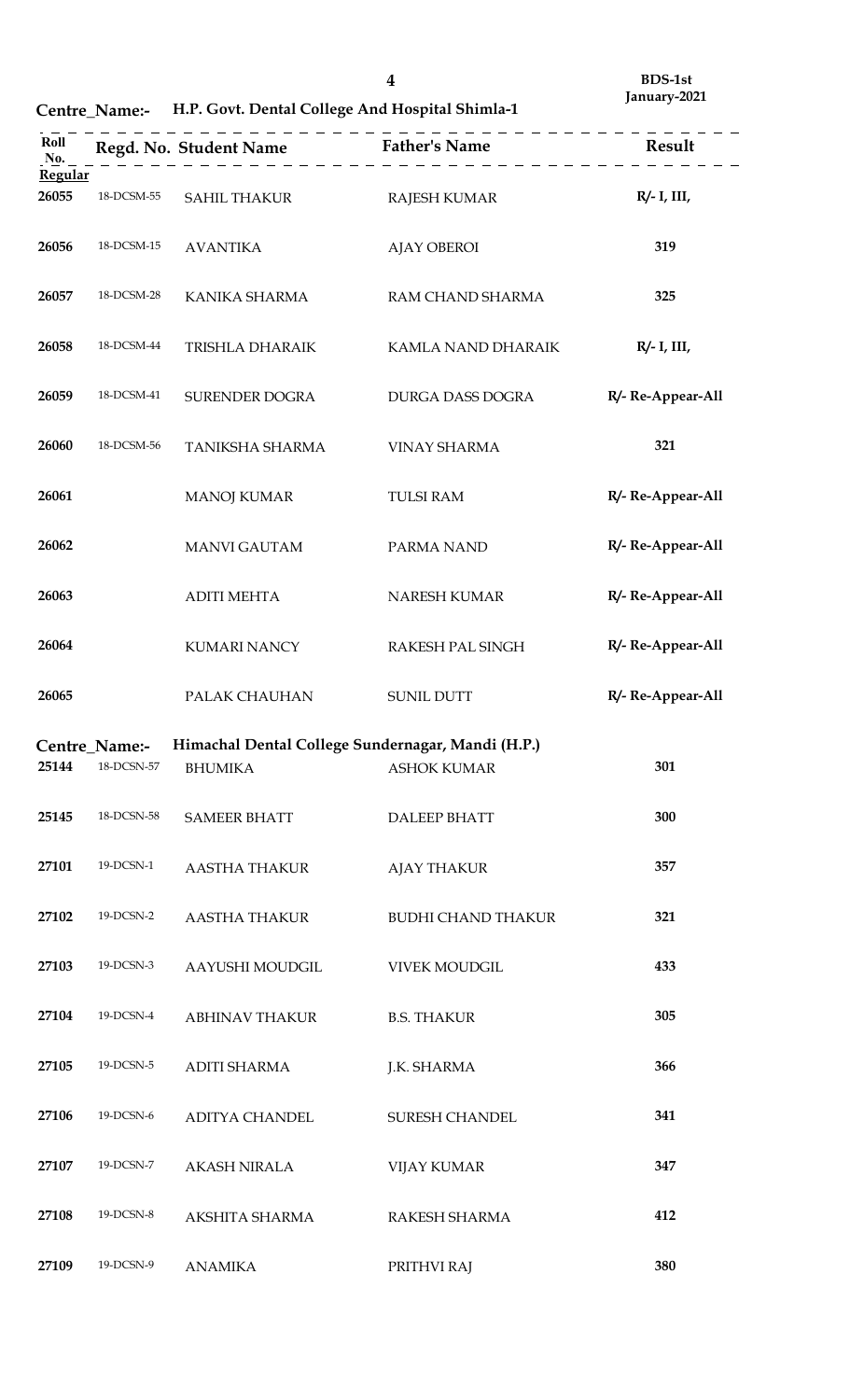**Centre\_Name:- Himachal Dental College Sundernagar, Mandi (H.P.)**

|                |            |                                          | Roll<br>Regd. No. Student Name<br>Name<br>$\underline{R}$ Father's Name<br>$\underline{R}$ Result<br>$\underline{R}$ Result |     |
|----------------|------------|------------------------------------------|-----------------------------------------------------------------------------------------------------------------------------|-----|
| <b>Regular</b> |            |                                          |                                                                                                                             |     |
| 27110          | 19-DCSN-10 |                                          |                                                                                                                             | 379 |
| 27111          | 19-DCSN-11 | ARJUN SINGH PHOKELA K.S. PHOKELA         |                                                                                                                             | 325 |
| 27112          | 19-DCSN-12 | ARPAN SINHABABU                          | UTPAL SINHABABU                                                                                                             | 353 |
| 27113          | 19-DCSN-13 | ARSHIA PATHANIA                          | SANDESH PATHANIA                                                                                                            | 340 |
| 27114          | 13-DCSN-14 | ARSHIA SHARMA                            | <b>VIVEK SHARMA</b>                                                                                                         | 390 |
| 27115          | 19-DCSN-15 | ARUSHI GUPTA                             | VINOD GUPTA                                                                                                                 | 377 |
| 27116          | 19-DCSN-16 | <b>ARYAN MOHAN</b>                       | DEEPAK MOHAN                                                                                                                | 370 |
| 27117          | 19-DCSN-17 | AVINASH KUMAR TIWARI                     | YOGESH KUMAR TIWARI                                                                                                         | 450 |
| 27118          | 19-DCSN-18 | <b>AVINASH PRATAP</b>                    | <b>AMBRISH KUMAR</b>                                                                                                        | 341 |
| 27119          | 19-DCSN-19 | <b>BANINDER SINGH</b>                    | DILAWAR SINGH                                                                                                               | 333 |
| 27120          | 19-DCSN-20 | <b>BHAUMICK DASS</b>                     | <b>RAJESH DASS</b>                                                                                                          | 335 |
| 27121          | 19-DCSN-21 | BHAVYA PANDIT                            | <b>BRIJ BHUSHAN</b>                                                                                                         | 353 |
| 27122          | 19-DCSN-22 | DEBORISHI DAS                            | <b>DEBOJIT DAS</b>                                                                                                          | 335 |
| 27123          | 19-DCSN-23 | DEEPAK SHARMA                            | RAMESH KUMAR SHARMA                                                                                                         | 350 |
| 27124          | 19-DCSN-24 | DIVYANSHI KAUSHISH                       | VIMAL KUMAR KAUSHISH                                                                                                        | 371 |
| 27125          | 19-DCSN-25 | <b>DORICIA RANEE</b>                     | <b>WANJOPSON RYNJAH</b>                                                                                                     | 425 |
| 27126          | 19-DCSN-26 | <b>GAYATRI DEVI</b>                      | <b>TARA CHAND</b>                                                                                                           | 349 |
| 27127          | 19-DCSN-27 | <b>HARKIRAT KAUR</b><br><b>CHAUDHARY</b> | <b>JAGTAR SINGH</b>                                                                                                         | 365 |
| 27128          | 19-DCSN-28 | HERMEHER MALHOTRA                        | <b>SUKHBIR SINGH</b>                                                                                                        | 377 |
| 27129          | 19-DCSN-29 | ISHITA RANA                              | <b>BABU RAM</b>                                                                                                             | 392 |
| 27130          | 19-DCSN-30 | ISHITA SHARMA                            | SUNIL KUMAR SHARMA                                                                                                          | 372 |
| 27131          | 19-DCSN-31 | <b>KRITIKA MUNJAL</b>                    | <b>ASHOK MUNJAL</b>                                                                                                         | 412 |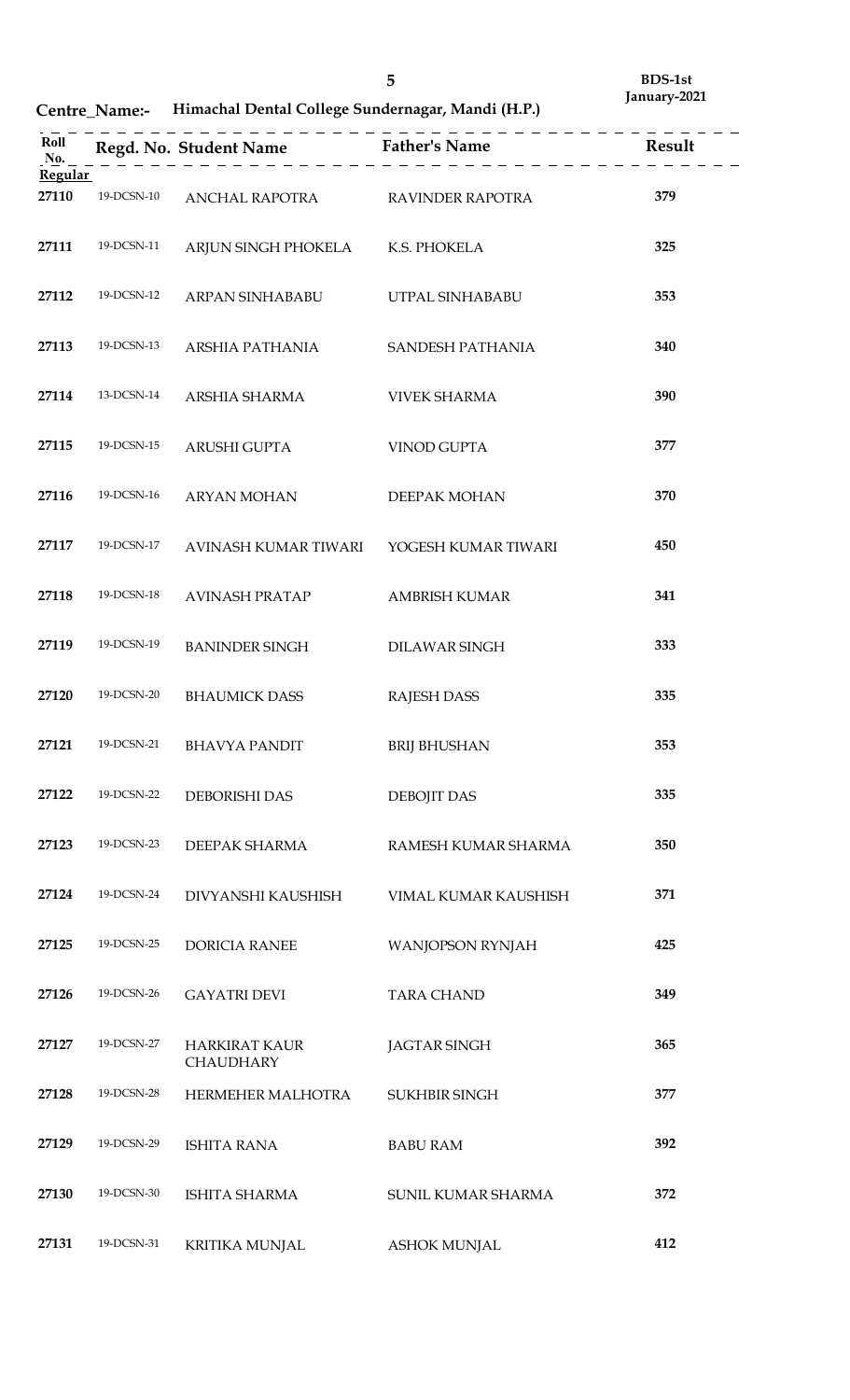**Centre\_Name:- Himachal Dental College Sundernagar, Mandi (H.P.)**

| Roll<br>No.    |            |                                     |                        |     |
|----------------|------------|-------------------------------------|------------------------|-----|
| <b>Regular</b> |            |                                     |                        |     |
| 27132          | 19-DCSN-32 | KUNAL CHATTERJEE AMAR K. CHATTERJEE |                        | 351 |
| 27133          | 19-DCSN-33 | LALRUATKIMA                         | ZORAMCHHANA            | 325 |
| 27134          | 19-DCSN-34 | <b>MEHAK</b>                        | <b>INDER MOHAN</b>     | 339 |
| 27135          | 19-DCSN-35 | <b>NIKITA JAIN</b>                  | <b>RAJEEV JAIN</b>     | 358 |
| 27136          | 19-DCSN-36 | PINKI                               | <b>KARAMBIR</b>        | 383 |
| 27137          | 19-DCSN-37 | PRANIE SHARMA                       | UMESH SHARMA           | 394 |
| 27138          | 19-DCSN-38 | PRANJAL THAKUR                      | VED RAM THAKUR         | 323 |
| 27139          | 19-DCSN-39 | PROSPERLY MALANG                    | PEACEFUL PDANG         | 345 |
| 27140          | 19-DCSN-40 | RAJAT DHIMAN                        | MEL RAJ DHIMAN         | 364 |
| 27141          | 19-DCSN-41 | RAMNEEK KAUR                        | RAJPAL SINGH           | 353 |
| 27142          | 19-DCSN-42 | REETA KUMARI                        | <b>DHIAN SINGH</b>     | 369 |
| 27143          | 19-DCSN-43 | RITIKA SHARMA                       | PAWAN KUMAR            | 392 |
| 27144          | 19-DCSN-44 | <b>ROHIT KUMAR</b>                  | <b>NARINDER PAL</b>    | 333 |
| 27145          | 19-DCSN-45 | <b>RUCHIKA</b>                      | <b>SATISH KUMAR</b>    | 337 |
| 27146          | 19-DCSN-46 | SAHIL SHARMA                        | RAJESH KUMAR           | 360 |
| 27147          | 19-DCSN-47 | SAKSHI SHARMA                       | NEERAJ SHARMA          | 330 |
| 27148          | 19-DCSN-48 | <b>SANJAY THAKUR</b>                | DHARAM PAL THAKUR      | 345 |
| 27149          | 19-DCSN-49 | SIDDHARTH SHARMA                    | <b>GOPAL SHARMA</b>    | 373 |
| 27150          | 19-DCSN-50 | SONAL SHARMA                        | <b>SURIENDER KUMAR</b> | 380 |
| 27151          | 19-DCSN-51 | SONALI SANDHU                       | <b>SHAM LAL SANDHU</b> | 337 |
| 27152          | 19-DCSN-52 | SUDIKSHA RANA                       | <b>RAVINDER KUMAR</b>  | 346 |
| 27153          | 19-DCSN-53 | SWATI CHOUDHARY                     | SURINDER SINGH         | 358 |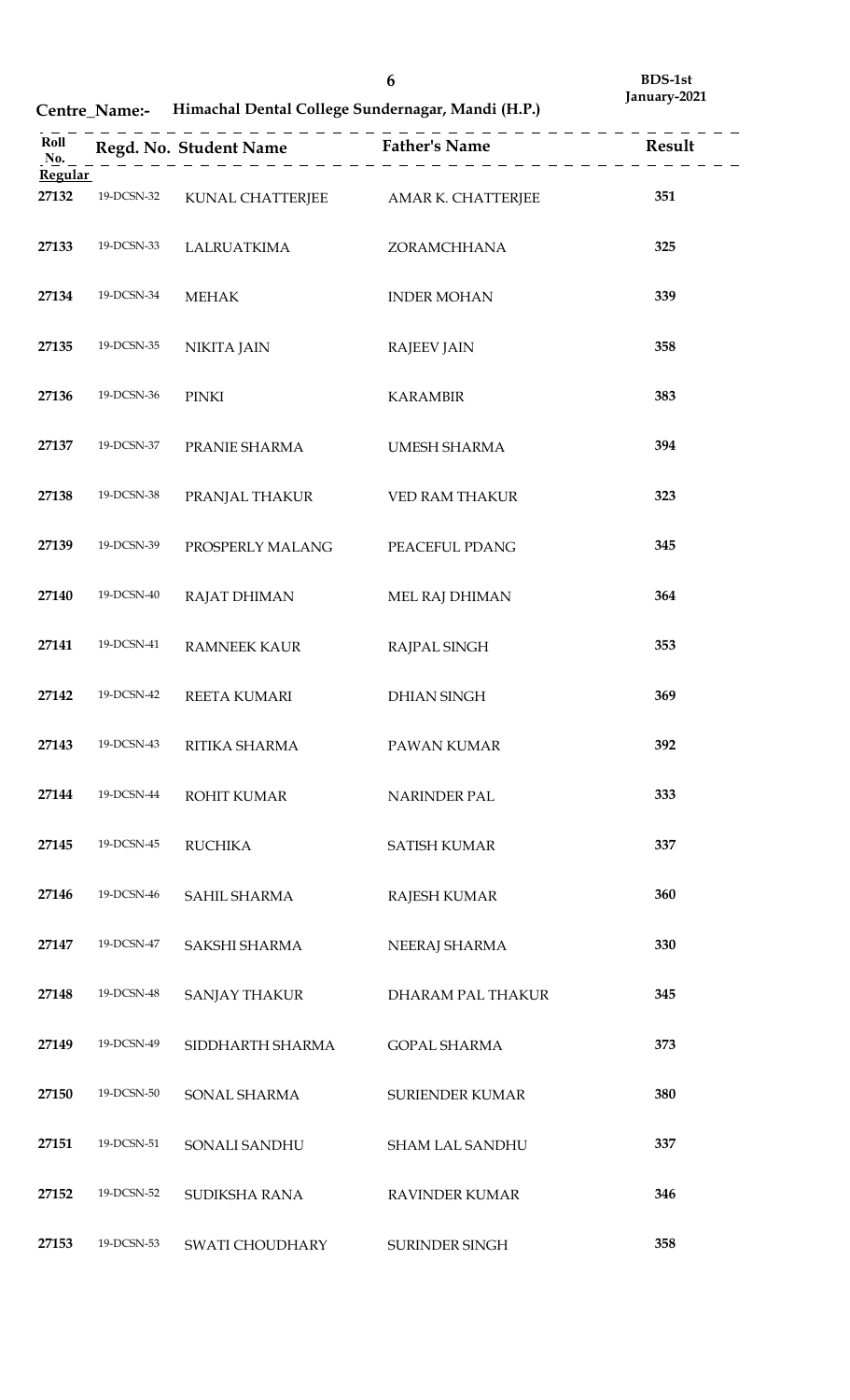**Centre\_Name:- Himachal Dental College Sundernagar, Mandi (H.P.)**

|                |                      |                                              | Roll<br>No. 2 = $\log d$ . No. Student Name<br>No. 2 = $\log d$ . $\log d$ = $\log d$ . Student Name<br>$\log d$ . $\log d$ |        |
|----------------|----------------------|----------------------------------------------|-----------------------------------------------------------------------------------------------------------------------------|--------|
| <b>Regular</b> |                      |                                              |                                                                                                                             |        |
| 27154          | 19-DCSN-54           | UPANSHUL KANT CHAMAN KANT                    |                                                                                                                             | 358    |
| 27155          | 19-DCSN-55           | VISHAKHA DHIMAN                              | <b>ASHOK KUMAR</b>                                                                                                          | 375    |
| 27156          | 18-MLS-863           | NIDHI BHALLA                                 | <b>SANDEEP KUMAR</b>                                                                                                        | 360    |
| 27157          | 18-DCSN-67           | KURAGUNTLA PRINCY<br><b>GLORIA</b>           | <b>KURAGUNTLA ANIL</b><br><b>KUMAR</b>                                                                                      | 325    |
|                | <b>Centre_Name:-</b> | M.N.D.A.V. Dental College Tatul Solan (H.P.) |                                                                                                                             |        |
|                |                      |                                              |                                                                                                                             |        |
| 29301          | 19-DSN-1             | <b>ADITI KUMARI</b>                          | <b>JAI CHAND</b>                                                                                                            | 368    |
| 29302          | 19-DSN-2             | AKANKSHA KAUSHAL                             | <b>SATPAL</b>                                                                                                               | 390    |
| 29303          | 19-DSN-3             | ANAMIKA SHARMA                               | <b>RAJESH KUMAR</b>                                                                                                         | 421    |
| 29304          | 19-DSN-4             | ANANYA DHAWAN                                | <b>ANIL DHAWAN</b>                                                                                                          | 333    |
| 29305          | 19-DSN-5             | ANCHAL KUMARI                                | <b>JEEVAN SINGH</b>                                                                                                         | 413    |
| 29306          | 19-DSN-6             | <b>ANMOL DHIMAN</b>                          | <b>RAVINDER PARSAD</b>                                                                                                      | 352    |
| 29307          | 19-DSN-7             | <b>AVANI BANCHTA</b>                         | <b>MANMOHAN SINGH</b><br><b>BANCHTA</b>                                                                                     | 402    |
| 29308          | 19-DSN-9             | DIKSHA CHAUDHARY                             | <b>RAKESH KUMAR</b>                                                                                                         | 396    |
| 29309          | 19-DSN-10            | <b>DIMPLE DUTT</b>                           | <b>RAMESH DUTT</b>                                                                                                          | 371    |
| 29310          | 19-DSN-11            | <b>DIVYA THAKUR</b>                          | <b>HARNAM SINGH THAKUR</b>                                                                                                  | 391    |
| 29311          | 19-DSN-12            | <b>HARSHIL</b>                               | PURAN DUTT                                                                                                                  | 415    |
| 29312          | 19-DSN-13            | <b>INDU SHARMA</b>                           | NARESH KUMAR                                                                                                                | 413    |
| 29313          | 19-DSN-14            | <b>ISHITA PARMAR</b>                         | <b>RIPAN SINGH</b>                                                                                                          | 389    |
| 29314          | 19-DSN-15            | <b>JYOTSNA KAUR</b>                          | NARINDERA SINGH                                                                                                             | Absent |
| 29315          | 19-DSN-16            | <b>KANCHAN</b>                               | SUDERSHAN KUMAR                                                                                                             | 381    |
| 29316          | 19-DSN-17            | <b>KANIKA</b>                                | <b>KRISHAN KUMAR</b>                                                                                                        | 360    |
| 29317          | 19-DSN-18            | <b>KRITIKA CHHETRI</b>                       | DEEPAK CHHETRI                                                                                                              | 390    |
| 29318          | 19-DSN-19            | <b>MUNISH KUMAR</b>                          | <b>SANDEEP KUMAR</b>                                                                                                        | 389    |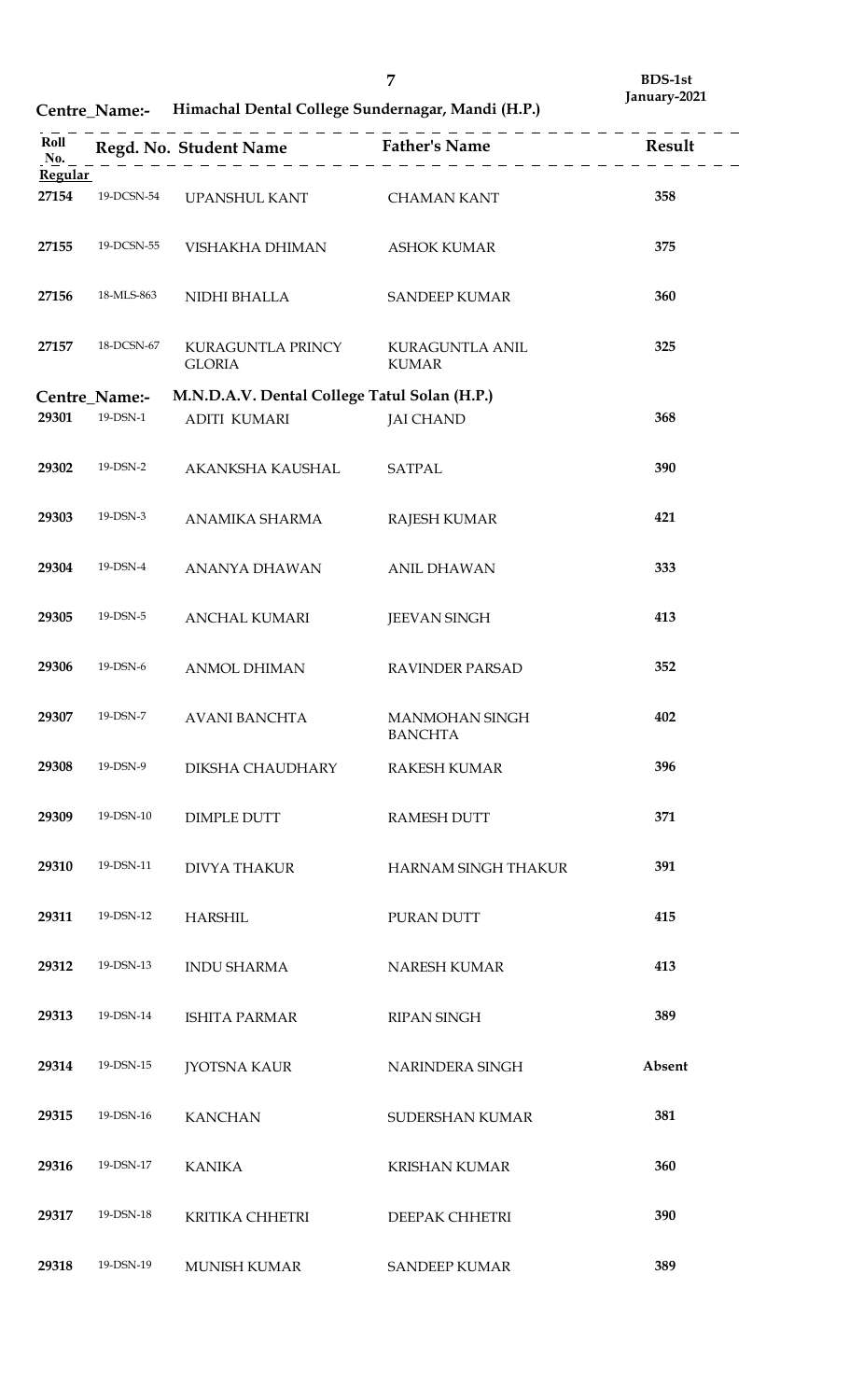**Centre\_Name:- M.N.D.A.V. Dental College Tatul Solan (H.P.)**

| Roll<br>No.<br><b>Regular</b> |                                 |                                                    | Regd. No. Student Name<br>$\begin{array}{c} \text{Father's Name} \\ \text{Father's Name} \end{array}$ |            |
|-------------------------------|---------------------------------|----------------------------------------------------|-------------------------------------------------------------------------------------------------------|------------|
| 29319                         | 19-DSN-20                       | NIHARIKA SHARMA NISHIKANT SHARMA                   |                                                                                                       | 404        |
| 29320                         | 19-DSN-21                       | NIKITA DHIMAN                                      | NARESH DHIMAN                                                                                         | 423        |
| 29321                         | 19-DSN-22                       | <b>POONAM</b>                                      | PAWAN KUMAR                                                                                           | 359        |
| 29322                         | 19-DSN-30                       | <b>RAGNI PATIAL</b>                                | SUBHASH CHAND                                                                                         | 354        |
| 29323                         | 19-DSN-23                       | <b>RISHUL</b>                                      | <b>RAJINDER KUMAR</b>                                                                                 | 356        |
| 29324                         | 19-DSN-24                       | <b>RITIKA</b>                                      | <b>SURINDER KUMAR</b>                                                                                 | 375        |
| 29325                         | 19-DSN-25                       | <b>SHIVANGI</b>                                    | <b>SUBHASH CHAND</b>                                                                                  | 350        |
| 29326                         | 19-DSN-26                       | SHWETANGI KAMAL                                    | SHWET KAMAL                                                                                           | 453        |
| 29327                         | 19-DSN-27                       | SUGANDHI SHARMA                                    | PREM PAL SHARMA                                                                                       | 387        |
| 29328                         | 19-DSN-28                       | TANISHA CHAUDHARY                                  | <b>AJAY KUMAR</b>                                                                                     | 376        |
| 29329                         | 19-DSN-29                       | <b>VAISHALI</b>                                    | RADHE SHYAM SHARMA                                                                                    | 376        |
|                               | Centre_Name:-<br>28201 19-DGN-1 | Bhojia Dental College & Hospital Budh, Baddi Solan |                                                                                                       | 313        |
| 28202                         | 19-DGN-2                        | <b>ADITI</b>                                       | PURAN CHAND                                                                                           | 322        |
| 28203                         | 19-DGN-3                        | ADITI THAKUR                                       | <b>KALU RAM</b>                                                                                       | 421        |
| 28204                         | 19-DGN-5                        | ALPITA SHARMA                                      | RAKESH SHARMA                                                                                         | 316        |
| 28205                         | 19-DGN-7                        | AMANDEEP KAUR                                      | <b>GURCHARAN SINGH</b>                                                                                | 350        |
| 28206                         | 19-DGN-8                        | AMARDEEP KAUR                                      | <b>MALKIT SINGH</b>                                                                                   | 354        |
| 28207                         | 19-DGN-9                        | ANSHIKA SHAMA                                      | ASHWANI KUMAR                                                                                         | 348        |
| 28208                         | 19-DGN-12                       | DIKSHA BANSAL                                      | RAJINDER KUMAR                                                                                        | $R/- II$ , |
| 28209                         | 19-DGN-14                       | <b>FALGUNI NEGI</b>                                | PRAMOD KUMAR NEGI                                                                                     | 409        |
| 28210                         | 19-DGN-15                       | HARSHA VERMA                                       | <b>VIRENDER VERMA</b>                                                                                 | 318        |
| 28211                         | 19-DGN-17                       | ISHITA VASHIST                                     | DHARAMVIR VASHIST                                                                                     | 397        |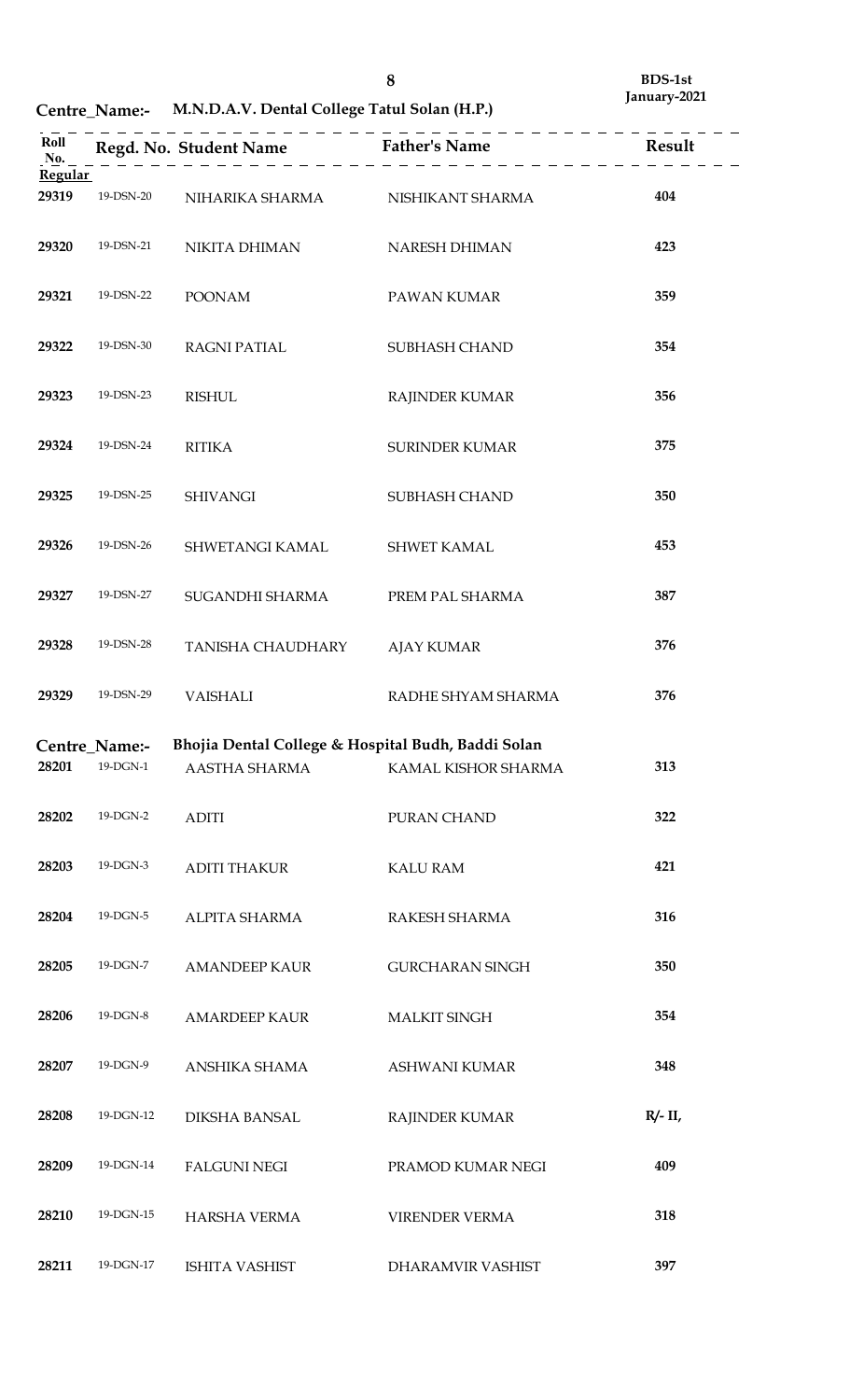**Centre\_Name:- Bhojia Dental College & Hospital Budh, Baddi Solan**

| Roll<br>No.<br><b>Regular</b> |           |                                     | $\frac{1}{2}$                          |           |
|-------------------------------|-----------|-------------------------------------|----------------------------------------|-----------|
| 28212                         | 19-DGN-18 | JAHNVI TANWAR L.T. COL VIJAY TANWAR |                                        | 340       |
| 28213                         | 19-DGN-19 | JASHANPREET                         | HARBHAJAN SINGH                        | $R/- I$ , |
| 28214                         | 19-DGN-21 | KASHISH BHARDWAJ                    | SANJAY BHARDWAJ                        | 345       |
| 28215                         | 19-DGN-22 | KAWANPREET KAUR                     | SURJIT SINGH KANG                      | 345       |
| 28216                         | 19-DGN-23 | <b>MAHROONISHA</b>                  | <b>MOHD BALAL</b>                      | 325       |
| 28217                         | 19-DGN-25 | NEHA JAYANT                         | <b>DEVENDER KUMAR</b><br><b>JAYANT</b> | 329       |
| 28218                         | 19-DGN-27 | PEARL MOZA                          | V K MOZA                               | 357       |
| 28219                         | 19-DGN-28 | PRARTHNA SAHNI                      | <b>RAJESH SAHNI</b>                    | 353       |
| 28220                         | 19-DGN-29 | <b>PUSHWIN</b>                      | <b>RAJ KUMAR</b>                       | 357       |
| 28221                         | 19-DGN-30 | RASHI SHARMA                        | <b>RUPINDER KUMAR</b><br><b>SHARMA</b> | 376       |
| 28222                         | 19-DGN-31 | <b>RASHMI</b>                       | <b>SATBIR SINGH</b>                    | 378       |
| 28223                         | 19-DGN-32 | <b>RAVINDER KAUR</b>                | <b>ASHOK KUMAR</b>                     | 399       |
| 28224                         | 19-DGN-33 | <b>RHYTHM</b>                       | <b>MUNISH GAUTAM</b>                   | 326       |
| 28225                         | 19-DGN-34 | <b>RITIKA</b>                       | <b>BALWANT SINGH</b>                   | 398       |
| 28226                         | 19-DGN-36 | <b>RUVIKA</b>                       | <b>JASBIR SINGH</b>                    | 377       |
| 28227                         | 19-DGN-37 | SAKSHI SHARMA                       | <b>KRISHAN SHARMA</b>                  | 353       |
| 28228                         | 19-DGN-38 | <b>SANTOSH KUMARI</b>               | UMA SHANKAR                            | 363       |
| 28229                         | 19-DGN-39 | <b>SARIKA KAPOOR</b>                | <b>VIKRAM SINGH</b>                    | 313       |
| 28230                         | 19-DGN-41 | <b>SAUMYA MEHTANI</b>               | <b>ABHITEJ MEHTANI</b>                 | 334       |
| 28231                         | 19-DGN-42 | <b>SHREYA SHUKLA</b>                | <b>ASHWANI KUMAR</b><br><b>SHUKLA</b>  | 326       |
| 28232                         | 19-DGN-43 | <b>SHWETA SATWALIA</b>              | <b>BALWANT SINGH</b>                   | 382       |
| 28233                         | 19-DGN-44 | <b>SIMRAN SHARMA</b>                | <b>BHUPNESH KUMAR</b><br><b>SHARMA</b> | 353       |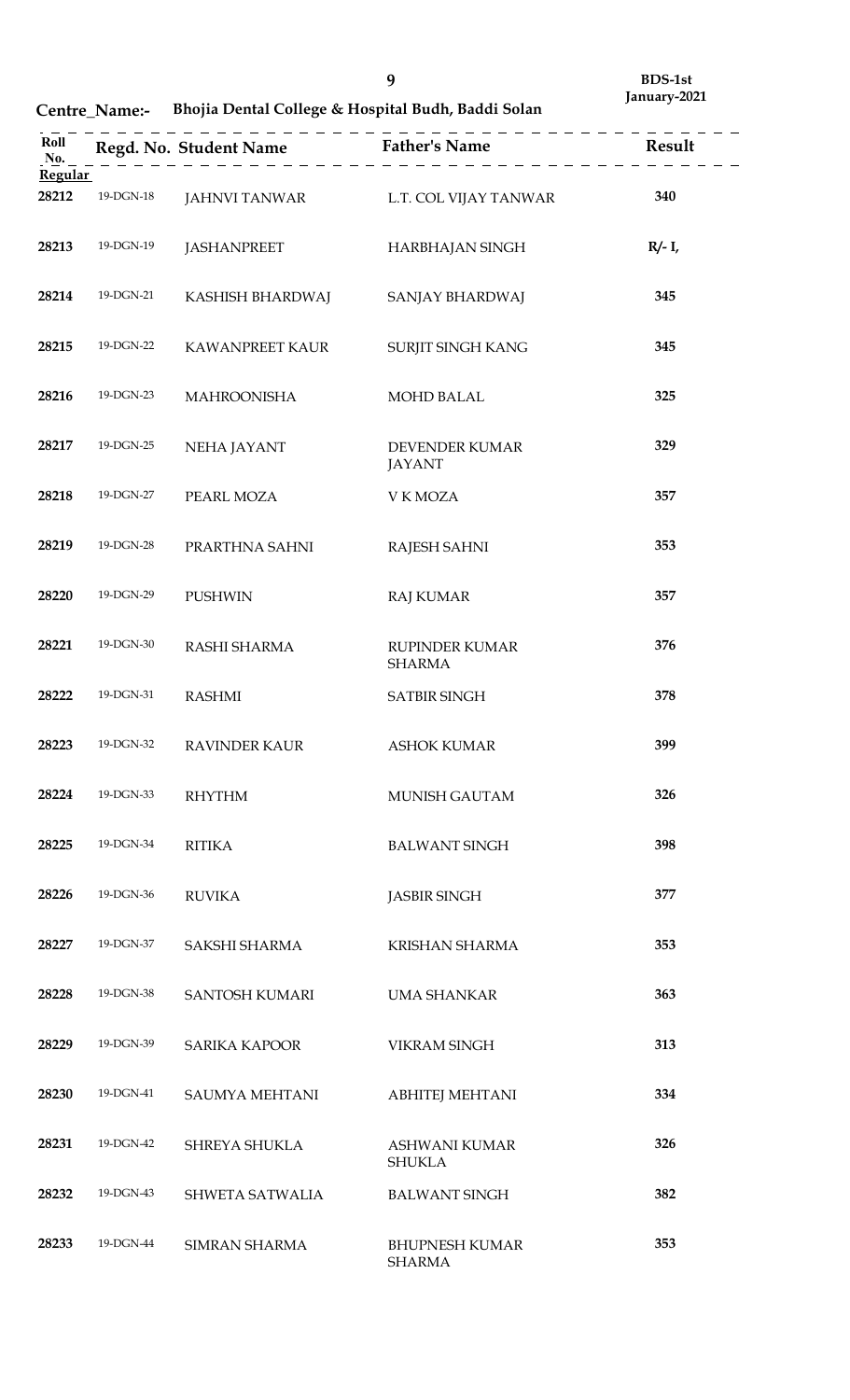# **Centre\_Name:- Bhojia Dental College & Hospital Budh, Baddi Solan**

| Regular |                              |                                    | Roll<br>Regd. No. Student Name<br>$\underline{R}_{0}$ . $\underline{R}_{0}$ . $\underline{R}_{1}$ = $\underline{R}_{1}$ = $\underline{R}_{2}$ = $\underline{R}_{2}$ = $\underline{R}_{1}$ = $\underline{R}_{2}$ = $\underline{R}_{3}$ = $\underline{R}_{4}$ = $\underline{R}_{5}$ = $\underline{R}_{6}$ = $\underline{R}_{7}$ = $\underline{R}_{8}$ = $\underline{R}_{8}$ |               |
|---------|------------------------------|------------------------------------|---------------------------------------------------------------------------------------------------------------------------------------------------------------------------------------------------------------------------------------------------------------------------------------------------------------------------------------------------------------------------|---------------|
| 28234   | 19-DGN-45                    | SUDIPTA SENAPATI NILKANTA SENAPATI |                                                                                                                                                                                                                                                                                                                                                                           | 323           |
| 28235   | 19-DGN-46                    | SWAGATIKA DAS                      | PABITRA MOHAN DAS                                                                                                                                                                                                                                                                                                                                                         | $R/- I$ ,     |
| 28236   | 19-DGN-47                    | TAMANNA PATHANIA                   | <b>BALKAR SINGH</b>                                                                                                                                                                                                                                                                                                                                                       | 389           |
| 28237   | 19-DGN-48                    | <b>TANYA</b>                       | <b>BHUPINDER SINGH</b>                                                                                                                                                                                                                                                                                                                                                    | 348           |
| 28238   | 19-DGN-49                    | TARIKA DATTA                       | RAHUL DATTA                                                                                                                                                                                                                                                                                                                                                               | 401           |
| 28239   | 19-DGN-50                    | TUSHTI AGGARWAL                    | ATUL AGGARWAL                                                                                                                                                                                                                                                                                                                                                             | $R/- I$ , II, |
| 28240   | 19-DGN-51                    | UMANG THAKUR                       | <b>RAVI SINGH THAKUR</b>                                                                                                                                                                                                                                                                                                                                                  | 468           |
| 28241   | 19-DGN-52                    | VANSHIKA PARBHAKAR                 | PAWAN KUMAR SHARMA                                                                                                                                                                                                                                                                                                                                                        | 354           |
| 28242   | 19-DGN-53                    | VIDUSHI DOGRA                      | <b>VINEY DOGRA</b>                                                                                                                                                                                                                                                                                                                                                        | 337           |
| 28243   | 19-DGN-54                    | VISHAKHA BASSI                     | YOGESH BASSI                                                                                                                                                                                                                                                                                                                                                              | 419           |
| 28244   | 19-DGN-6                     | AMAN SHARMA                        | <b>MURARI LAL</b>                                                                                                                                                                                                                                                                                                                                                         | 381           |
| 28245   | 19-DGN-4                     | AKS VASHIST                        | DEEPAK VASHIST                                                                                                                                                                                                                                                                                                                                                            | 368           |
| 28246   | 19-DGN-10                    | <b>BHAVNEET KASHYAP</b>            | KIRPA RAM KASHYAP                                                                                                                                                                                                                                                                                                                                                         | 323           |
| 28247   | 19-DGN-11                    | DHRUV SHARMA                       | <b>B.L. SHARMA</b>                                                                                                                                                                                                                                                                                                                                                        | 381           |
| 28248   | 19-DGN-13                    | <b>ESHANT</b>                      | YADVINDER SINGH                                                                                                                                                                                                                                                                                                                                                           | $R/- I$ , II, |
| 28249   | 19-DGN-16                    | HARSHIT SHARMA                     | DEEPAK SHARMA                                                                                                                                                                                                                                                                                                                                                             | 316           |
| 28250   | 19-DGN-20                    | <b>JATIN SAINI</b>                 | SURINDER SINGH SAINI                                                                                                                                                                                                                                                                                                                                                      | 406           |
| 28251   | 19-DGN-24                    | MOHIT DOGRA                        | PARKASH CHAND                                                                                                                                                                                                                                                                                                                                                             | 362           |
| 28252   | 19-DGN-26                    | NIKHIL VERMA                       | <b>ATUL VERMA</b>                                                                                                                                                                                                                                                                                                                                                         | 378           |
| 28253   | 19-DGN-35                    | RUPESH PANWAR                      | <b>BALBIR SINGH PANWAR</b>                                                                                                                                                                                                                                                                                                                                                | $R/- II$      |
| 28254   | 19-DGN-40                    | SARTHAK SHARMA                     | SANJEEV SHARMA                                                                                                                                                                                                                                                                                                                                                            | $R/- I$ ,     |
| 30401   | Centre_Name:-<br>19-HIDS-100 | <b>AAMIR SHAM</b>                  | Himachal Institute of Dental Sciences Paonta Sahib Sirmour (H.P.)<br><b>ASHRAF ALI</b>                                                                                                                                                                                                                                                                                    | 322           |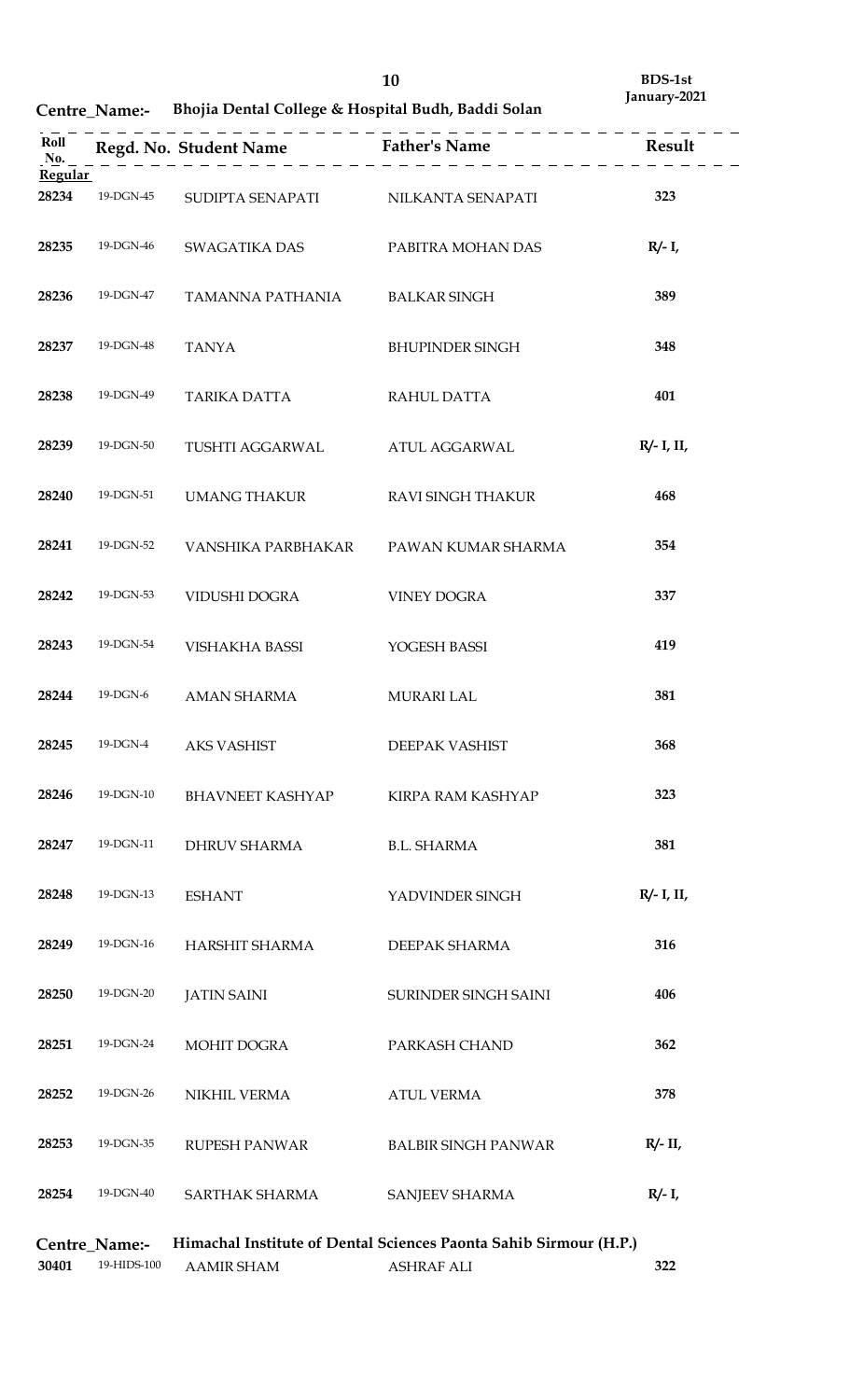| Roll<br>No.    |            |                                 | Regd. No. Student Name<br>$r = 1$<br>$r = 1$<br>$r = 2$<br>$r = 3$<br>$r = 3$<br>$r = 4$<br>$r = 5$<br>$r = 5$<br>$r = 5$<br>$r = 1$<br>$r = 1$<br>$r = 2$<br>$r = 1$ |             |
|----------------|------------|---------------------------------|-----------------------------------------------------------------------------------------------------------------------------------------------------------------------|-------------|
| <b>Regular</b> |            |                                 |                                                                                                                                                                       |             |
| 30402          | 19-HIDS-1  | AARUSHI BHARDWAJ DEVEN BHARDWAJ |                                                                                                                                                                       | 334         |
| 30403          | 19-HIDS-02 | AASTHA KHOSLA                   | <b>VIPIN KHOSLA</b>                                                                                                                                                   | 359         |
| 30404          | 19-HIDS-03 | <b>AASTHA RANA</b>              | SURINDER SINGH RANA                                                                                                                                                   | 354         |
| 30405          | 19-HIDS-04 | AAYUSHI CHAUHAN                 | ASHOK KUMAR CHAUHAN                                                                                                                                                   | 377         |
| 30406          | 19-HIDS-5  | AAYUSHI GUPTA                   | <b>VIKAS GUPTA</b>                                                                                                                                                    | 325         |
| 30407          | 19-HIDS-6  | ADARSH SHARMA                   | <b>BABU RAM SHARMA</b>                                                                                                                                                | 345         |
| 30408          | 19-HIDS-7  | AISHWARYA VASHIST               | <b>RAJEEV VASHIST</b>                                                                                                                                                 | 333         |
| 30409          | 19-HIDS-8  | <b>AKANKSHA</b>                 | DEEP KUMAR MEHTA                                                                                                                                                      | $R/- III$   |
| 30410          | 19-HIDS-9  | <b>AKASH RANJAN</b>             | <b>JITU RAM</b>                                                                                                                                                       | $R/- III$ , |
| 30411          | 19-HIDS-10 | AKRITI SHARMA                   | NARESH DUTT                                                                                                                                                           | 358         |
| 30412          | 19-HIDS-11 | <b>AMARJOT KAUR</b>             | <b>SAHAB SINGH</b>                                                                                                                                                    | $R/- III$ , |
| 30413          | 19-HIDS-12 | <b>AMOL BISHNOL</b>             | KRISHNA BISHNOL                                                                                                                                                       | Absent      |
| 30414          | 19-HIDS-13 | ANCHAL CHOUDHARY                | HUKAM CHAND                                                                                                                                                           | 375         |
| 30415          | 19-HIDS-14 | ANOUSHKA PUNDIR                 | PARDOSH PUNDIR                                                                                                                                                        | 337         |
| 30416          | 19-HIDS-15 | ANSHUL YADAV                    | PRAKASH CHAND                                                                                                                                                         | 325         |
| 30417          | 19-HIDS-16 | <b>ANU</b>                      | <b>RAJ KUMAR</b>                                                                                                                                                      | 356         |
| 30418          | 19-HIDS-17 | ANUBHAV SHARMA                  | R SHARMA                                                                                                                                                              | 338         |
| 30419          | 19-HIDS-18 | <b>ARISHA</b>                   | <b>ISHAK MOHD</b>                                                                                                                                                     | 400         |
| 30420          | 19-HIDS-19 | <b>AVISHEK BISWAS</b>           | <b>SUSANTA BISWAS</b>                                                                                                                                                 | 339         |
| 30421          | 19-HIDS-20 | <b>B. SONIYA</b>                | <b>B. PARMESWAR</b>                                                                                                                                                   | 355         |
| 30422          | 19-HIDS-21 | BALWAN SINGH GULIAL R. S GULIAL |                                                                                                                                                                       | 336         |
| 30423          | 19-HIDS-24 | <b>DIKSHA</b>                   | ROOP CHAND                                                                                                                                                            | 350         |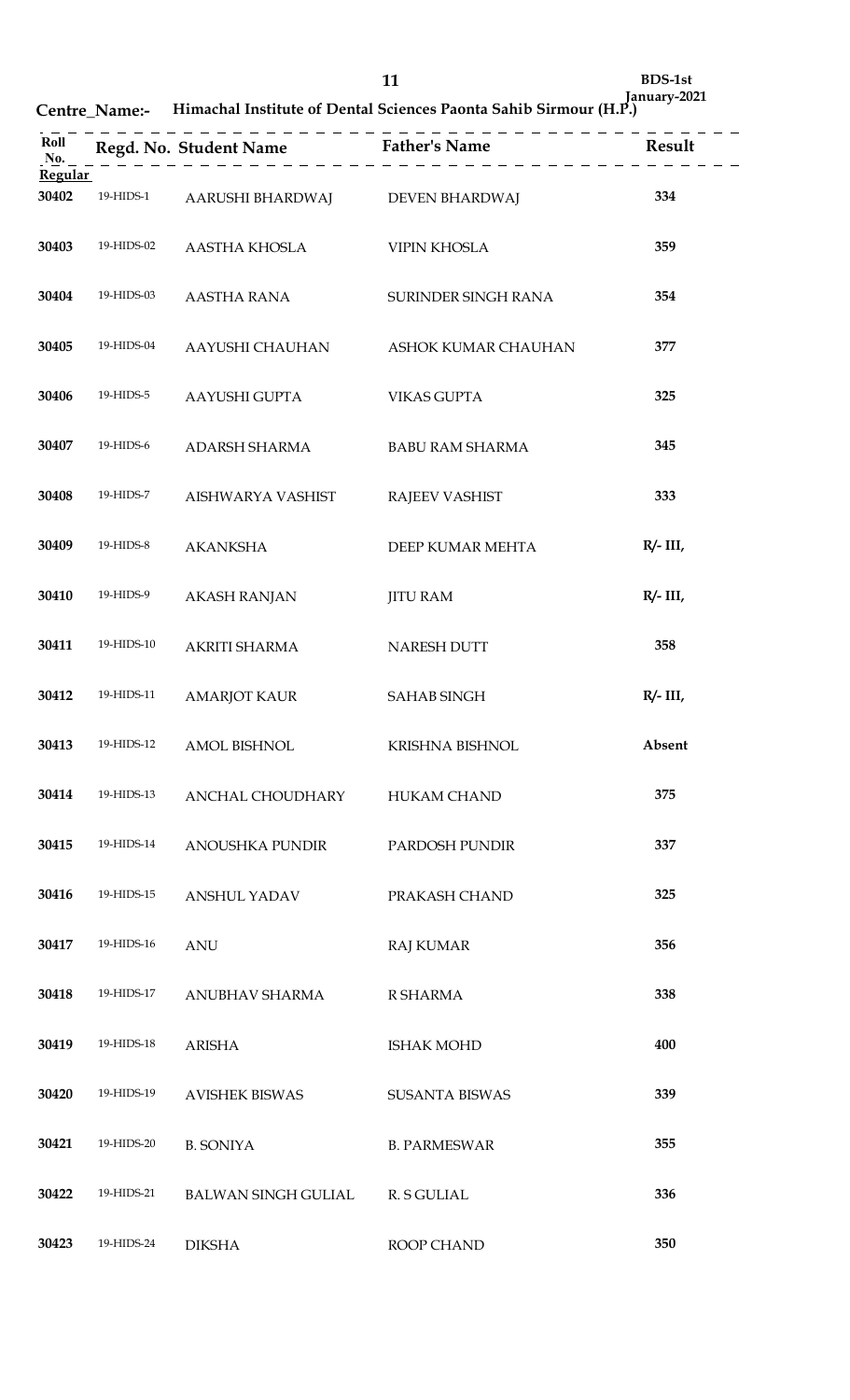| Roll<br>No. |            |                        | Regd. No. Student Name<br>$\begin{array}{c} \text{Rend.}$ Result<br>$\begin{array}{c} \text{Rend.}$ |                |
|-------------|------------|------------------------|-----------------------------------------------------------------------------------------------------|----------------|
| Regular     |            |                        |                                                                                                     |                |
| 30424       | 19-HIDS-25 | DILGEER KAUR           | ARVINDER SINGH                                                                                      | $R/- III$ ,    |
| 30425       | 19-HIDS-26 | <b>DISHA SHARMA</b>    | <b>MANISH SHARMA</b>                                                                                | 327            |
| 30426       | 19-HIDS-27 | DIVISHA MAHAJAN        | RAKESH GUPTA                                                                                        | 379            |
| 30427       | 19-HIDS-28 | <b>DIVYA SHARMA</b>    | <b>GANESH BHUSHAN</b><br><b>SHARMA</b>                                                              | $R/- III$ ,    |
| 30428       | 19-HIDS-29 | <b>GAYTHRI M NAIR</b>  | V MANMADHAN NAIR                                                                                    | 373            |
| 30429       | 19-HIDS-30 | <b>GINNI CHOUDHARY</b> | SANDEEP CHOUDHARY                                                                                   | 354            |
| 30430       | 19-HIDS-31 | <b>HARSHITA</b>        | <b>SANDEEP KUMAR</b>                                                                                | 347            |
| 30431       | 19-HIDS-32 | <b>JASMEEN GUPTA</b>   | SOM KUMAR GUPTA                                                                                     | 418            |
| 30432       | 19-HIDS-33 | <b>JAYA AGGARWAL</b>   | <b>BAL MUKAND AGGARWAL</b>                                                                          | 383            |
| 30433       |            | <b>JOYLENE CORREA</b>  | <b>ALFRED COREA</b>                                                                                 | 323            |
| 30434       | 19-HIDS-35 | <b>IYOTI JOSHI</b>     | <b>ARVIND JOSHI</b>                                                                                 | $R/- III$ ,    |
| 30435       | 19-HIDS-36 | KAJAL YADAV            | KIPAK YADAV                                                                                         | $R/- III$ ,    |
| 30436       | 19-HIDS-37 | KHUSHI JAIN            | <b>RAJEEV JAIN</b>                                                                                  | 363            |
| 30437       | 19-HIDS-38 | KOSHAMBI SAINI         | <b>ASHOK SAINI</b>                                                                                  | 319            |
| 30438       | 19-HIDS-39 | <b>LAXITA GARNERIA</b> | MANGLESHWAR<br><b>GARNERIA</b>                                                                      | 320            |
| 30439       | 19-HIDS-40 | <b>MALVIKA MONGA</b>   | <b>MANOJ KUMAR</b>                                                                                  | $R/- I$ , III, |
| 30440       | 19-HIDS-41 | <b>MAYANK</b>          | RAJESH SHARMA                                                                                       | 363            |
| 30441       | 19-HIDS-42 | <b>MEHAK</b>           | <b>VIPAN PATHANIA</b>                                                                               | 389            |
| 30442       | 19-HIDS-43 | <b>MUSKAN ANAND</b>    | <b>GIAN CHAND ANAND</b>                                                                             | 339            |
| 30443       | 19-HIDS-44 | MUSKAN GUPTA           | <b>SANCHIT GUPTA</b>                                                                                | 345            |
| 30444       | 19-HIDS-45 | <b>MUSKAN THAKUR</b>   | KHUSHAL SINGH THAKUR                                                                                | 343            |
| 30445       | 19-HIDS-46 | NANDINI SHARMA         | KRISHAN GOPAL SHARMA                                                                                | 421            |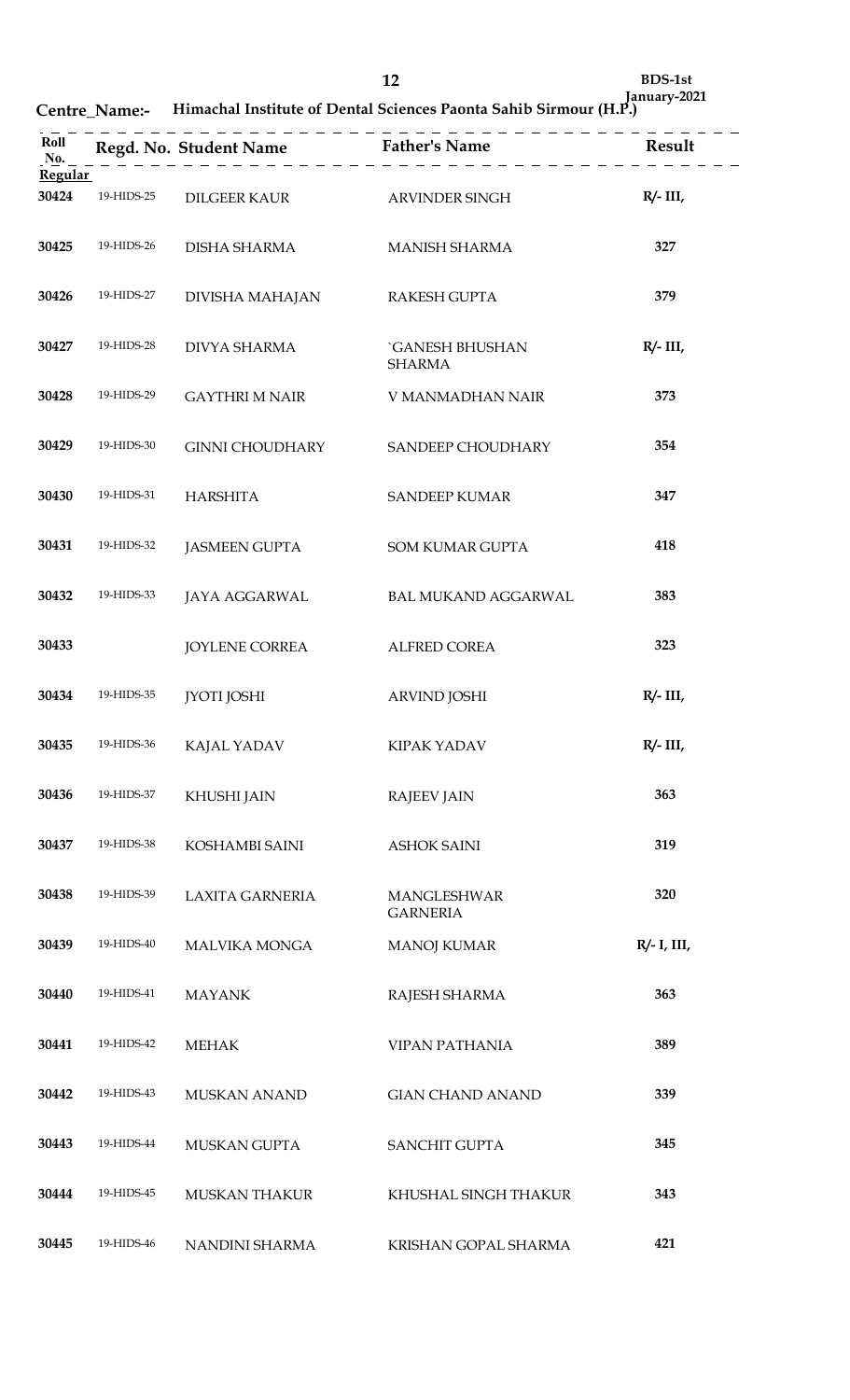| Himachal Institute of Dental Sciences Paonta Sahib Sirmour (H.P.)<br>Centre Name:- |  |
|------------------------------------------------------------------------------------|--|
|------------------------------------------------------------------------------------|--|

| Roll<br>No.             |            |                      | Regd. No. Student Name Father's Name Result |                |
|-------------------------|------------|----------------------|---------------------------------------------|----------------|
| <b>Regular</b><br>30446 | 19-HIDS-47 | NANDURI RADHIKA      | NANDURI RAJGOPAL                            | 423            |
| 30447                   | 19-HIDS-48 | <b>NAVI JASWAL</b>   | <b>RAMESH JASWAL</b>                        | $R/- I$ , III, |
| 30448                   | 19-HIDS-49 | NIDHI SINGH          | KULDEEP SINGH                               | 321            |
| 30449                   | 19-HIDS-50 | NITOT CHOPHY         | TOIKHU CHOPHY                               | $R/- II$ ,     |
| 30450                   | 19-HIDS-51 | PRASHAKHA SHARMA     | <b>RAM NARESH</b>                           | 370            |
| 30451                   | 19-HIDS-52 | RADHIKA RALLY        | MUNISH RALLY                                | 366            |
| 30452                   | 19-HIDS-54 | RASHMI CHOUDHARY     | <b>SHER SINGH</b>                           | $R/- II$       |
| 30453                   | 19-HIDS-55 | <b>RISHITA RAI</b>   | <b>BHIM SINGH RAI</b>                       | $R/- I$ , III, |
| 30454                   | 19-HIDS-56 | <b>RIZWANA HABIB</b> | MOHD. HABIBULLAH                            | 329            |
| 30455                   | 19-HIDS-57 | ROSHAN YADAV         | <b>BHAIYALAL YADAV</b>                      | 324            |
| 30456                   | 19-HIDS-58 | ROSHNI SHARMA        | <b>VIVEK SHARMA</b>                         | 391            |
| 30457                   | 19-HIDS-59 | RUPPAL GOYAT         | SHAILENDER SINGH                            | 351            |
| 30458                   | 19-HIDS-60 | <b>SACHIN NAGI</b>   | SANJEEV KUMAR NAGI                          | 358            |
| 30459                   | 19-HIDS-61 | <b>SAKSHI DEVI</b>   | ASHWANI KUMAR                               | 328            |
| 30460                   | 19-HIDS-62 | <b>SAKSHI PAMA</b>   | PARVINDER KUMAR                             | 337            |
| 30461                   | 19-HIDS-63 | <b>SAMIKSHA RAI</b>  | <b>JIWAN KUMAR RAI</b>                      | 344            |
| 30462                   | 19-HIDS-65 | <b>SANA KHAN</b>     | SHAHBAZ KHAN                                | 369            |
| 30463                   | 19-HIDS-66 | SANDRA VARGHESE      | VARGHESE T. M                               | 376            |
| 30464                   | 19-HIDS-67 | SAUMYA PATHAK        | SANTOSH PATHAK                              | $R/- III$ ,    |
| 30465                   | 19-HIDS-68 | <b>SAYANTAN ROY</b>  | <b>SOUMEN ROY</b>                           | 338            |
| 30466                   |            | <b>SEJAL BHATIA</b>  | RAJESH BHATIA                               | 342            |
| 30467                   | 19-HIDS-70 | <b>SHABNAM</b>       | PAWAN KUMAR                                 | $R/- I$ ,      |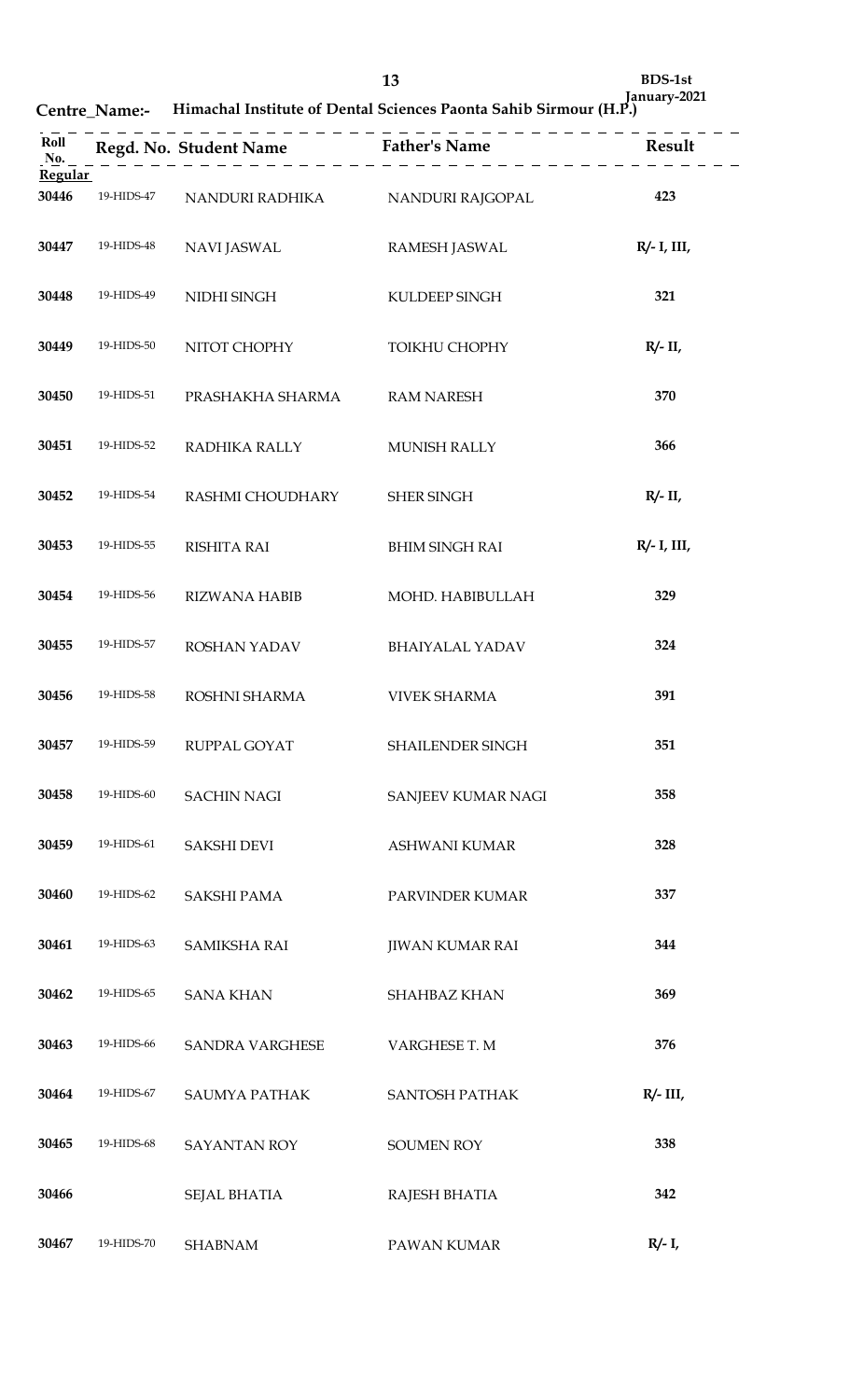| Roll<br>No.    |            |                                       | Regd. No. Student Name Father's Name Result |            |
|----------------|------------|---------------------------------------|---------------------------------------------|------------|
| <b>Regular</b> |            |                                       |                                             |            |
| 30468          | 19-HIDS-71 | <b>SHANA</b>                          | <b>AZIM ALI</b>                             | 340        |
| 30469          | 19-HIDS-72 | SHARMISTHA CHATTERJEE AMIT CHATTERJEE |                                             | $R/- II$ , |
| 30470          | 19-HIDS-73 | SHASHVI CHAMBHAL                      | <b>RAVINDER SINGH</b>                       | 410        |
| 30471          | 19-HIDS-74 | SHASHWAT DURGA                        | SHOBHIT DURGA                               | 401        |
| 30472          | 19-HIDS-75 | SHEETAL SINGH BHAGAT                  | PURAN CHAND                                 | 348        |
| 30473          | 19-HIDS-76 | SHIVAKSHI SHARMA                      | RAKESH SHARMA                               | 374        |
| 30474          | 19-HIDS-77 | SHIVANGI BHARDWAJ                     | <b>ASHOK KUMAR</b><br><b>BHARDWAJ</b>       | 331        |
| 30475          | 19-HIDS-78 | SHIVANI BHATT                         | <b>SUMAN DEV BHATT</b>                      | 341        |
| 30476          | 19-HIDS-79 | SHIVANI KUMARI                        | <b>RAJEEV KUMAR</b>                         | 343        |
| 30477          | 19-HIDS-80 | SHIVENDER JAMWAL                      | <b>SATISH JAMWAL</b>                        | $R/- II$ , |
| 30478          | 19-HIDS-81 | SHUBHAM BISHT                         | <b>TIRATH BISHT</b>                         | 344        |
| 30479          | 19-HIDS-82 | SHUBHAM SHARMA                        | <b>BHAWNESHWAR DUTT</b><br><b>SHARMA</b>    | 360        |
| 30480          | 19-HIDS-83 | SHUBHKARMAN VRK                       | PARDEEP SINGH                               | 396        |
| 30481          | 19-HIDS-84 | SNEHA ROY                             | <b>BADAL CHANDRA ROY</b>                    | 354        |
| 30482          | 19-HIDS-85 | SRUTHI A                              | <b>ANIL KUMAR</b>                           | 373        |
| 30483          | 19-HIDS-86 | STUTI SHARMA                          | <b>RAJESH KUMAR</b>                         | 339        |
| 30484          | 19-HIDS-87 | SUBHAM DHIMAN                         | <b>BIPAN KUMAR</b>                          | 354        |
| 30485          | 19-HIDS-88 | <b>SUHANI JAIN</b>                    | <b>VIPUL JAIN</b>                           | 424        |
| 30486          | 19-HIDS-89 | SUTONUKA ADHIKARI                     | SUBHASHTSH ADHIKARI                         | 389        |
| 30487          | 19-HIDS-90 | SWATI DOGRA                           | SURESH DOGRA                                | 373        |
| 30488          | 19-HIDS-91 | <b>SWETA THAKUR</b>                   | SANJAY KUMAR THAKUR                         | 412        |
| 30489          | 19-HIDS-92 | <b>TAMANNA</b>                        | ROOP LAL                                    | 324        |